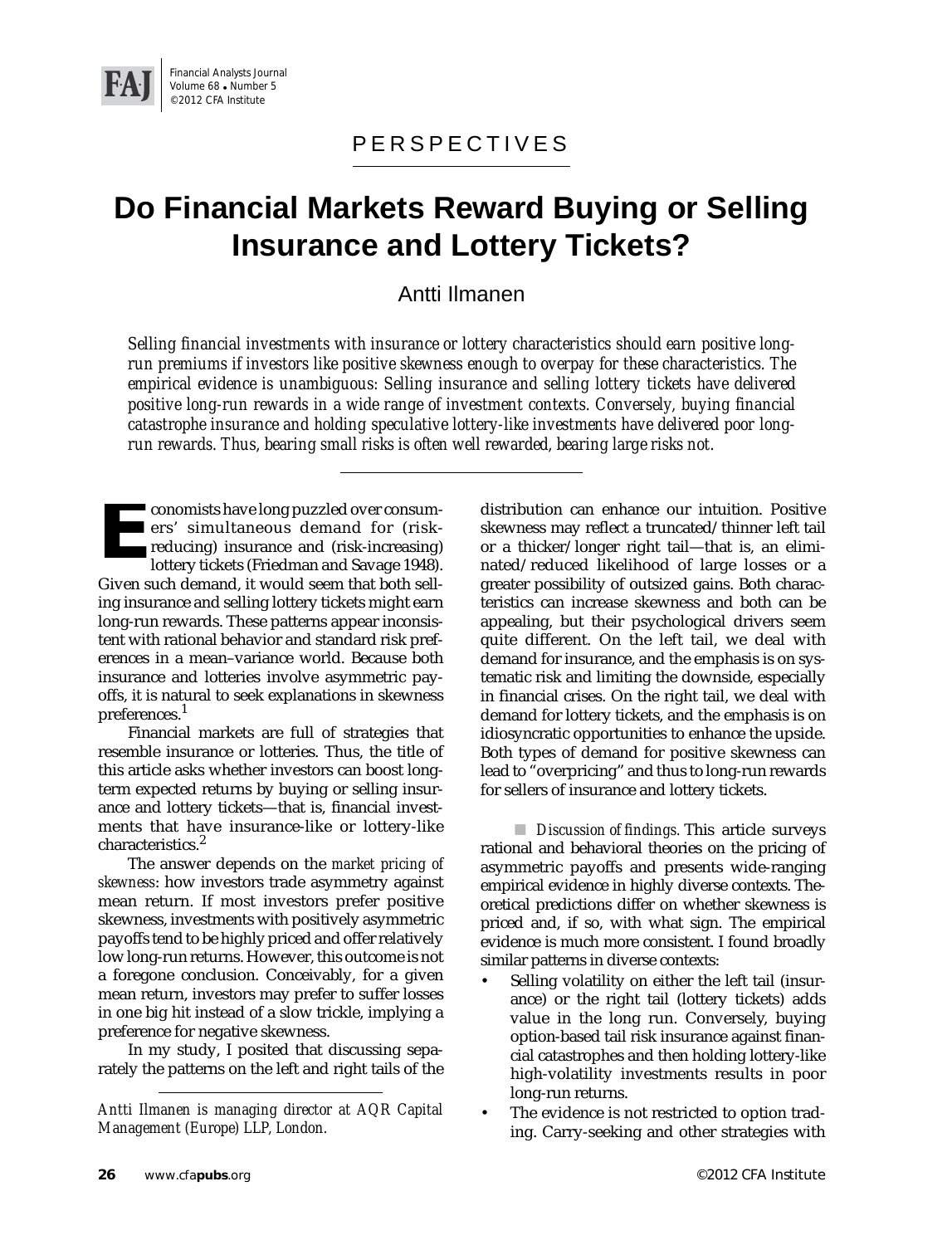asymmetric payoffs are close cousins of volatility selling—all are variants of selling tail risk insurance and have earned positive longrun returns. Moreover, speculative, lotterylike investments have delivered lower riskadjusted returns than their defensive peers in all major asset classes. Levering up lowvolatility opportunities appears to boost longrun returns.

• To interpret the long-run gains from selling financial catastrophe insurance as rational risk premiums seems natural. In contrast, the gains from lottery selling seem better explained by investor irrationality or by such nonstandard preferences as lottery seeking or leverage aversion.

## **Theories on Skewness Pricing**

Skewness pricing can be explained by rational riskbased theories and by theories involving irrational or nonstandard investor behavior.

**Rational Risk Premium Theories.** In the context of the capital asset pricing model (CAPM), skewness is not priced, either because return distribution is assumed to be normal (and thus symmetric) or because investors are assumed to care about only mean and variance (quadratic utility). However, Taylor expansions of many common utility functions (other than quadratic utility) imply an investor preference for positive skewness.

Extensions of the CAPM to three moments (see Kraus and Litzenberger 1976; Harvey and Siddique 2000) suggest that coskewness is priced. In threemoment CAPMs, the key aspect of skewness is not asymmetry in an asset's stand-alone returns but, rather, the contribution to the portfolio's skewness (i.e., the coskewness of an asset with the market). All else being equal, investors prefer assets that tend to earn high returns during volatile markets and thus make their portfolios more positively skewed. Such assets are rare, however, and investors may be willing to pay a high price for this characteristic. Conversely, because investors dislike negative skewness and require an extra *ex ante* reward for holding assets that perform poorly during volatile markets, they make their portfolios more negatively skewed. Other studies have stressed that if investors associate risk more asymmetrically with losses or crashes, downside betas or other measures of lower tail dependence may be more relevant risk measures than simple market betas.<sup>3</sup>

The ultimate determinant of required risk premiums in modern asset pricing models is the typical timing of losses—the covariance with such "bad times" as equity bear markets, financial crises, and economic recessions (periods when an extra dollar in your pocket feels especially valuable):

- Investments that perform poorly in bad times are risky and warrant high risk premiums.
- Investments with asymmetric payoffs that incur rare but large losses in bad times justify especially high risk premiums. Such investments include *selling financial catastrophe insurance* and *selling lottery tickets that pay off in bad times*.
- In contrast, safe-haven investments that perform well in bad times reduce portfolio losses when it matters most and thus warrant low or even negative risk premiums.

**Irrational Investors and Nonstandard Preferences.** To explain the pricing of *stand-alone* skewness, as opposed to coskewness, we must resort to nonstandard risk preferences or investor irrationality. There are at least three explanations for a skewness premium: investor overweighting of low-probability events, lottery preferences, and portfolio insurance preferences.

■ *Overweighting of low-probability events.* The most prominent explanation is the prospect theory of Kahneman and Tversky (1979), which can explain simultaneous demand for lottery tickets and insurance. This pattern does not follow from loss aversion or the shape of the value function (Panel A of **Figure 1**) but, rather, from the overweighting of low-probability events (Panel B of Figure 1). Such overweighting of small probabilities can be strong enough to reverse the sign of risk appetite in the value function. Lotteries that offer a small chance of very large gains can induce risk seeking, despite a general tendency toward risk aversion when gambles involve only gains. Conversely, people dislike low-probability, largeimpact losses so much that they pay for insurance to avoid such losses (thus implying risk aversion), despite the general risk-seeking tendency when gambles involve only losses.4

In the spirit of prospect theory, Barberis and Huang (2008) developed a model in which investors overweight low-probability events. These investors are attracted to lottery-like assets with positively skewed returns because they offer a very large payoff with a small probability, which the investors overweight. In their paper, aptly titled "Stocks as Lotteries: The Implications of Probability Weighting for Security Prices," they suggested that such demand makes positively skewed securities overpriced and likely to earn low returns.<sup>5</sup>

The work of Nassim Taleb seems to suggest that investors *underweight* rather than *overweight*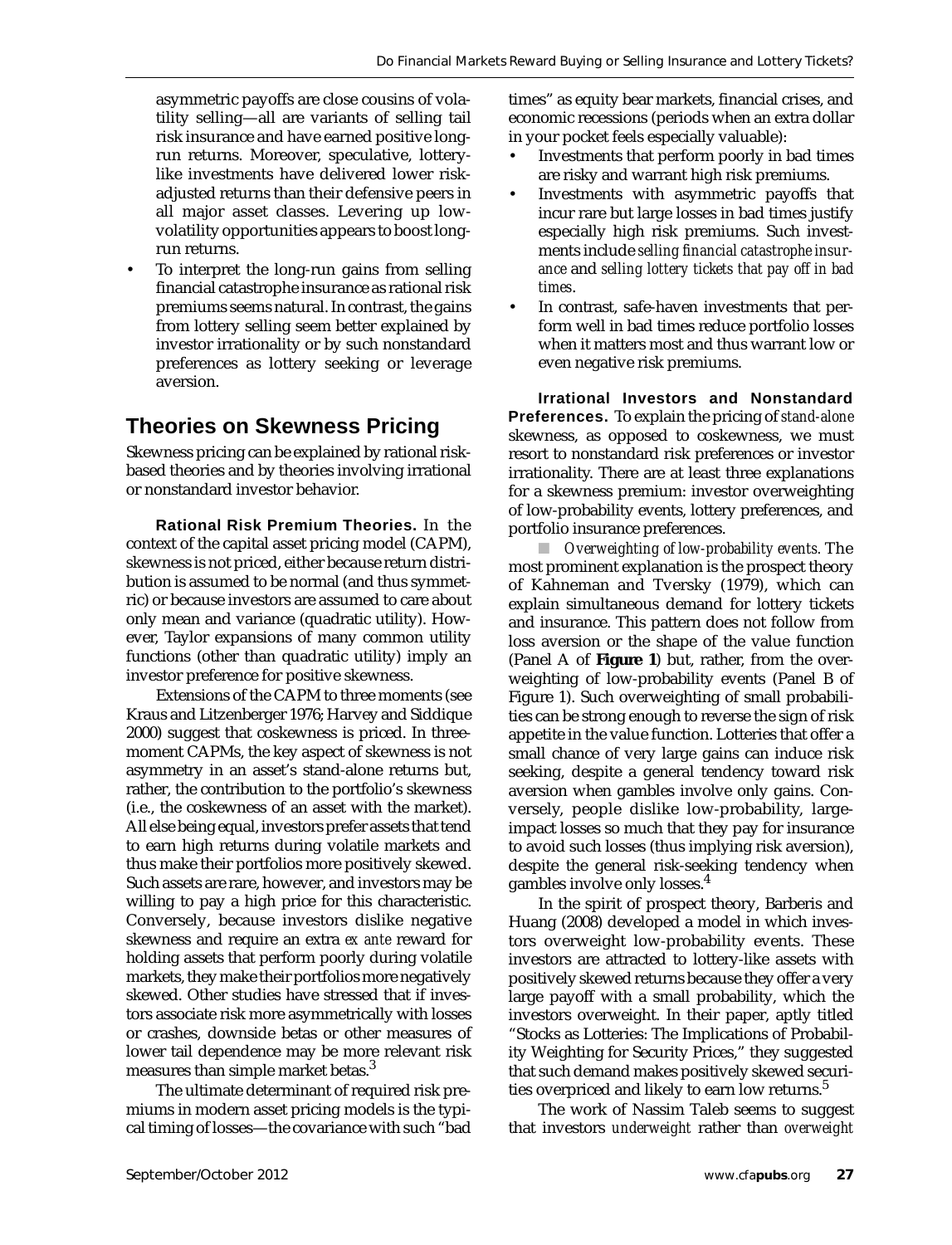

**Figure 1. The Value Function and the Probability-Weighting Function of Prospect Theory**

*Note:* The kinks in the lines in Panel A represent loss aversion.

low-probability events. Implicit in his work on black swan events, this idea is explicit in his 2004 paper "Bleed or Blowup? Why Do We Prefer Asymmetric Payoffs?" in which he controversially argued that a preference for negative skewness is prevalent, maintaining that a combination of regular small gains and occasional large losses is psychologically more comfortable for most investors than the opposite pattern. His argument is more plausible for *delegated asset managers* who prefer frequent small gains and rare blowup losses. The alternative—to consistently underperform peers in

normal times, even by small amounts—is simply bad for the business of gathering or retaining assets under management. One supporting idea is that overconfidence can lead to *disaster myopia*—the tendency to underestimate the probability of rare disasters—and the underpricing of black swan– like risks.

Finally, prospect theory postulates the reflecting ("leaning S") shape of the value function in Panel A of Figure 1. Recent novel research has proposed an alternative foundation that is based on salience and uses standard risk preferences.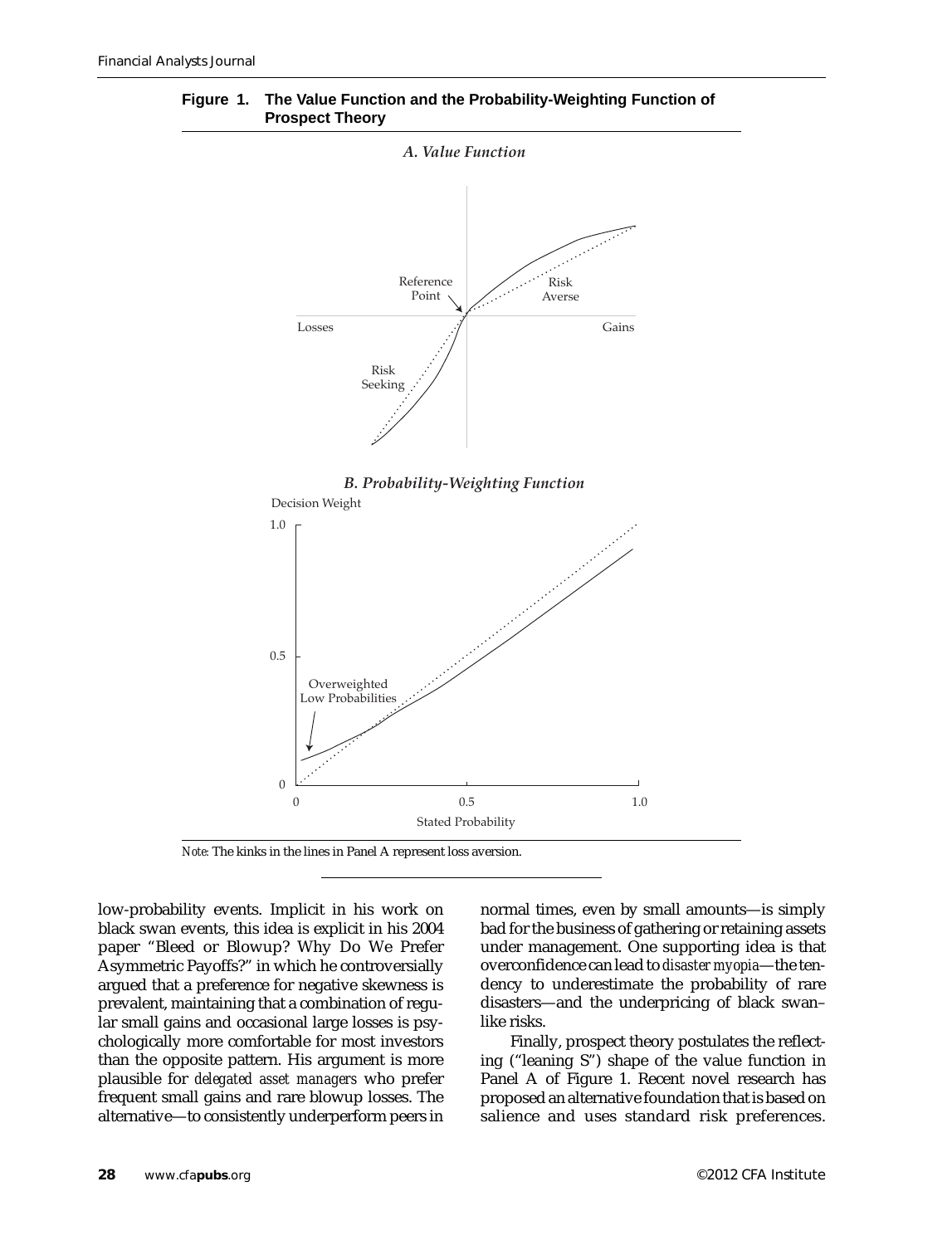According to Bordalo, Gennaioli, and Shleifer (2010), decision makers overweight the likelihood of salient states (in which lotteries have extreme, contrasting payoffs), which can explain both the reflecting shape of the value function and the overweighting of low-probability events. Bordalo et al. stressed that investors overweight only salient lowprobability events—a point that may resolve the tension between the views of Kahneman and Tversky (1979) and Taleb (2004). In looser terms, events that investors think are well nigh impossible (or do not think about at all) can be underweighted unless the events are salient (i.e., vivid, attention grabbing, easily available, recent).

Other explanations simply assume some variant of skewness preferences.

■ *Lottery preferences.* Mitton and Vorkink (2007) developed a model in which a subset of investors, whom they called "lotto investors," displays a direct preference for positive skewness. These lotto investors are willing to sacrifice Sharpe ratio (mean–variance efficiency) to gain higher skewness. They are deliberately underdiversified because diversification reduces the skewness they seek. Mitton and Vorkink documented that a meaningful segment of retail investors is underdiversified and exhibits "lotto" preferences (favoring highly skewed stocks and holding portfolios with positive skewness). Although such investors do not tend to outperform, they are more likely to be jackpot winners.

■ *Portfolio insurance preferences.* These preferences are characterized by a need to guarantee a certain "floor" wealth. Theoretical models link the floor to a subsistence level (which can vary over time in habit formation models). In the real world, the floor may be linked to bankruptcy triggers, stop-loss limits, regulatory minimum funding ratios, and so on. Investors with such preferences may overpay for protective puts as compared with actuarially neutral prices. Perold and Sharpe (1988) discussed two mirroring investment approaches: convex and concave strategies. The former are positively skewed, achieved through dynamic trading (portfolio insurance buying $6$  or directional trend following) or long option positions; the latter are negatively skewed, achieved through portfolio insurance selling, directional contrarian trading, or short option positions. Perold and Sharpe argued that the excess popularity of either approach eventually results in excess gains for the other side, a process that should balance the relative sizes of the two groups over time. This idea points to a *timevarying* reward for skewness, but the net demand for positive skewness can be so strong that insurance sellers earn a positive reward in the long run.

## **Let the Data Speak: Empirical Evidence on Skewness Pricing**

The preceding review of pertinent theories has provided ambiguous predictions of the sign of the skewness premium. Thus, the question posed in the title of this article and the tension between the views of Kahneman and Tversky (1979) and Taleb (2004)—whether markets overweight or underweight low-probability events—can be addressed only empirically. As I will demonstrate, the evidence sides against Taleb: The selling of volatility, of lottery tickets, and of insurance all seem to enhance long-term returns.

I found it convenient to structure the empirical discussion in two parts: the evidence with respect to the left tail (insurance) and the evidence with respect to the right tail (lottery tickets). For each tail, the evidence is consistent with skewness seeking. However, the underlying drivers are very different for each tail. On the left tail, insurance seeking focuses on portfolio-level downside protection and is guided by covariance with market and other systematic factors. On the right tail, lottery seeking is best served by more idiosyncratic investments and is guided by asset characteristics.<sup>7</sup>

Left Tail: Insurance. Equity index volatility selling and equity index put selling are archetypal strategies for selling financial catastrophe insurance. Although these strategies can consistently accrue small gains over many years, rare large losses disproportionately occur in very bad times. This terrible timing of losses is a more important reason to warrant large required risk premiums than the asymmetry of returns per se.<sup>8</sup>

The *ex ante* premium between implied volatility and realized volatility has almost always been positive for S&P 500 Index options, giving an edge to option sellers (**Figure 2**). This positive gap has been more consistent for equity index options than for individual stocks or other asset classes, presumably because the risk in equity market downturns is such an important systematic risk (for the same sign but weaker results with other investments, see Buraschi, Trojani, and Vedolin 2009; Duarte, Longstaff, and Yu 2007; Trolle and Schwartz 2008).

A simple strategy of holding long positions in the two nearby CBOE Volatility Index (VIX) futures (Bloomberg code SPVXSTR:IND) would have suffered annualized losses of 28% over December 2005–August 2011, despite the fact that the VIX level tripled, from 11 to 33, during that period. An initial investment of \$100 would have halved by early 2007, quadrupled to more than \$200 in autumn 2008 as volatility spiked, gradually melted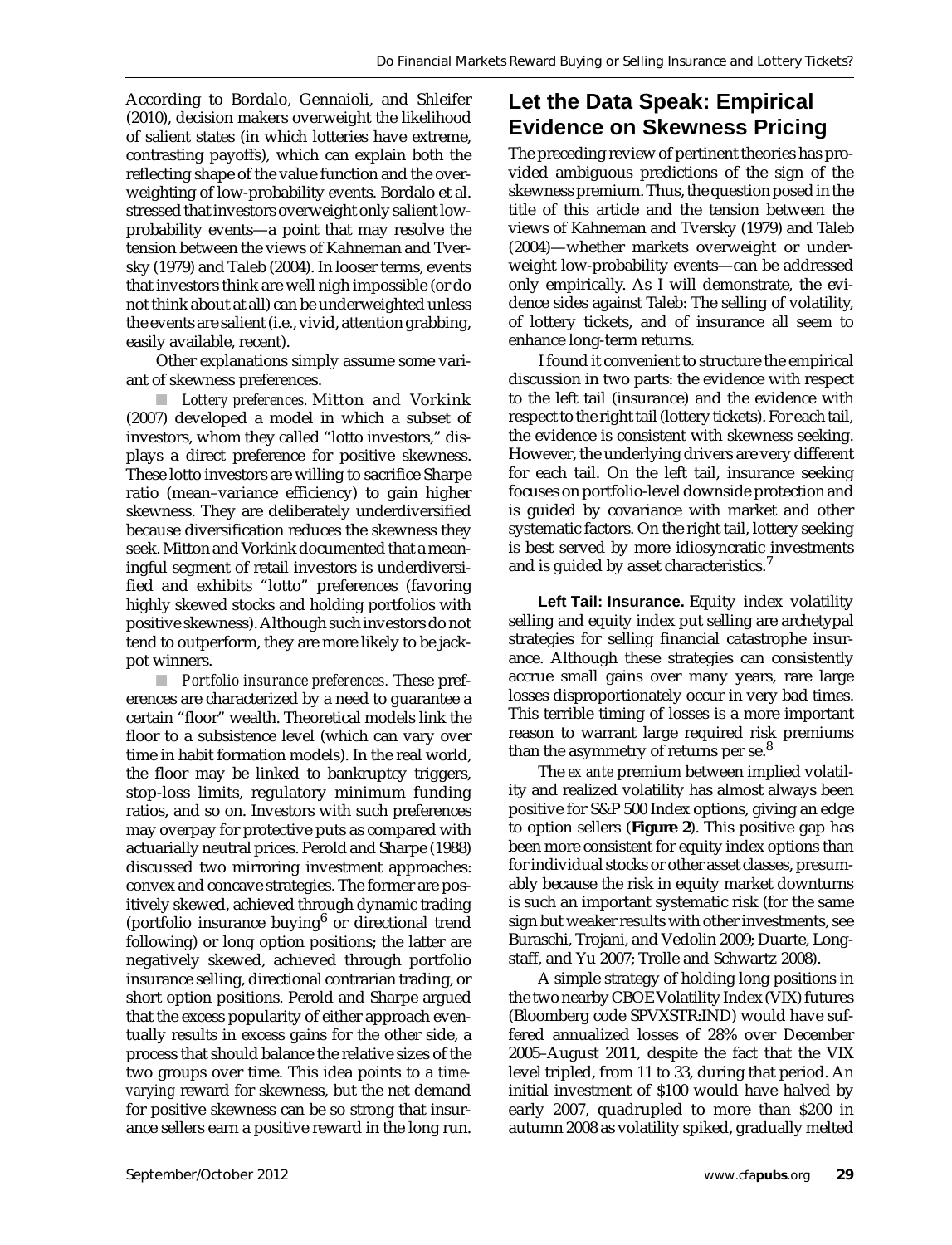



to below \$10 by mid-2011, and recovered only to \$15 by mid-August. The negative roll effect, which reflects the gap between realized and implied volatilities, would have more than offset the gains from rising volatility.

Moreover, skewness has been quite pronounced in index option pricing since the 1987 crash; out-of-the-money (protective) puts have especially high implied volatilities, consistent with "crash-o-phobia" and investor demand for market crash protection (rather than hedging against higher volatility per se). Such market pricing means that insurance through index option buying is expensive, albeit more reliable than insurance through dynamic strategies. In practice, tail risk insurance products look for diverse sources of insurance, and even option-based insurance tends to be based on cheaper variants than selling out-ofthe-money puts, such as the collar structure whereby option-selling income partly offsets option-buying costs.

Other strategies that resemble selling financial catastrophe insurance—or selling lottery tickets that pay off in bad times—include foreign exchange (FX) carry trading, front-end credit carry trading, harvesting liquidity premiums, and buying AAA tranches of collateralized debt obligations (see Cochrane 1999; Coval, Jurek, and Stafford 2009; Burnside, Eichenbaum, Kleshchelski, and Rebelo 2010; Ilmanen 2011). All these strategies involve asymmetric payoffs in which the rare losses occur disproportionately during bad times. By design, many fixed-income investments, excluding government bonds, cap the upside and share the "up the elevator, down the escalator" payoff pattern. In the future, we should not exclude government bonds from this list, given the growing relevance of sovereign default risk. Finally, several hedge fund strategies—especially fixed-income arbitrage, convertible arbitrage, and merger arbitrage—share these characteristics, earning them the colorful description "picking up pennies in front of a steamroller." Jurek and Stafford (2011) showed that the return history of a broad hedge fund index can be closely matched by a simple strategy of out-of-the-money put writing.

Consistent with the idea that investors should require a high risk premium for such strategies, the long-run returns on these strategies have been positive—and the long-run Sharpe ratios have often been higher than that of the equity premium. **Figure 3** shows three examples of such strategies. Admittedly, these data histories are short, and with asymmetric strategies, results can be especially sample specific. All the strategies had deceivingly good Sharpe ratios before the tail event materialized in 2008. Large inflows into these strategies likely reflected more an extrapolation of past performance than a perception that such risky strategies warrant high premiums. The 2008 experience revealed to investors that the riskiness of these strategies is both insidious (hidden even over long periods) and toxic (occurring in only truly bad "states of the world").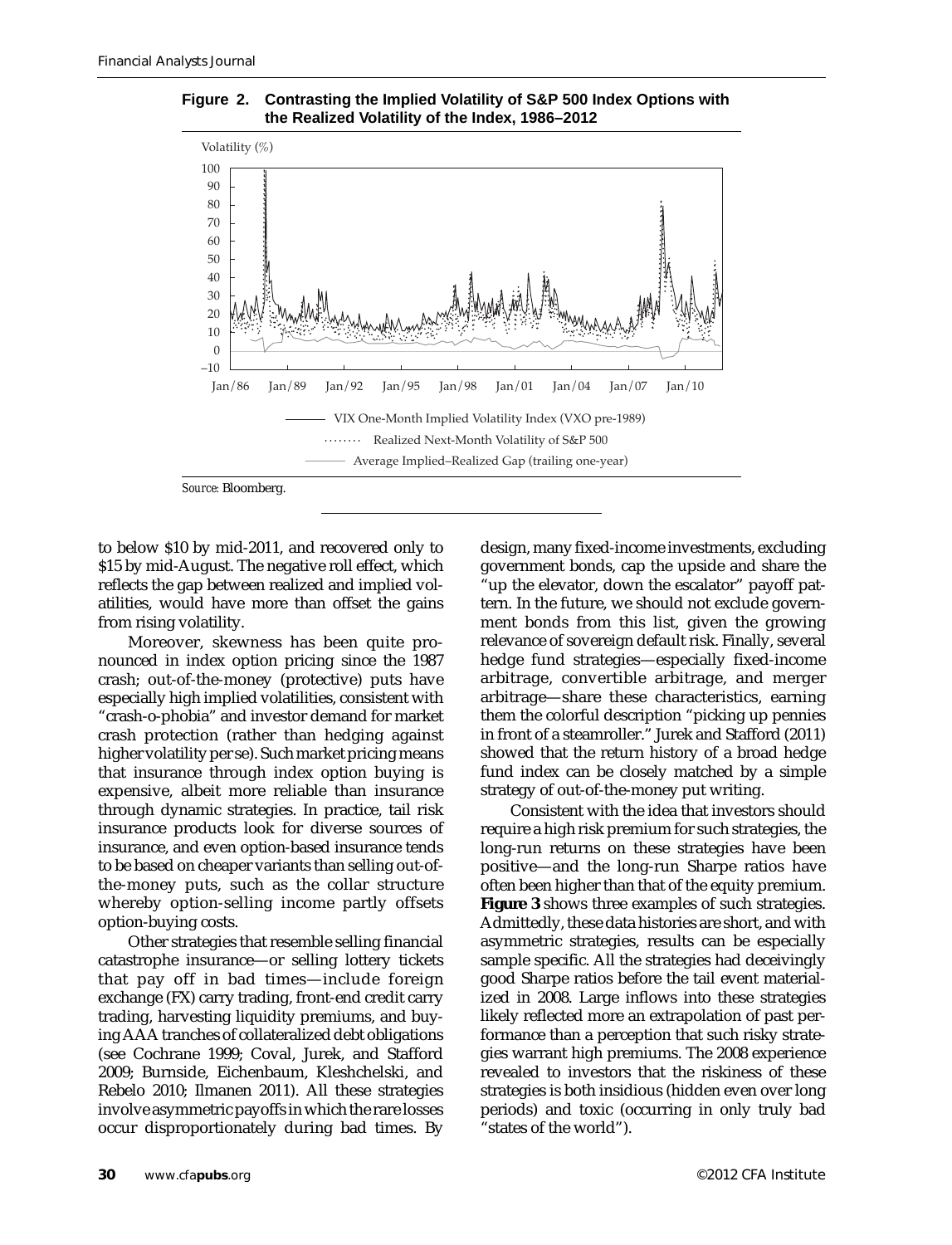



*Sources:* Bank of America Merrill Lynch; Barclays Capital; Bloomberg; Ilmanen (2011).

The relative performance of stocks with different characteristics appears to be consistent with investors' requiring compensation for holding stocks that expose them to downside tail risks.<sup>9</sup> Harvey and Siddique (2000) showed that lowcoskewness portfolios (which tend to perform poorly in periods of high market volatility) outperformed high-coskewness portfolios by 3.6 percentage points (pps) annually. Ang, Chen, and Xing (2006) documented that stocks with high downside betas (which covary with the market in periods of negative market returns) outperformed stocks with low downside betas by 6 pps annually. More recent studies have found even stronger results by using sharper measures of tail risk, including extreme lower tail dependence (Ruenzi and Weigert 2011) and stock-specific tail covariance (Whitelaw, Bali, and Cakici 2011). All these studies used data on a broad cross section of U.S. stocks, starting in 1963 and ending between 1993 and 2009. Using semivariance betas over 1931–2010, Post, van Vliet, and Lansdorp (2012) reported premiums of 4–6 pps.

Overall, selling insurance (downside protection) against such systematic risks as financial catastrophes warrants—and apparently earns—a long-run reward. Conversely, buying such insurance (e.g., tail risk hedging, index volatility buying, portfolio insurance) is likely to be costly in the long run, resulting in lower long-run returns. Here, too, empirical evidence appears to be inconsistent with the premise of Taleb (2004). If investors really prefer bleeding to blowups, we should see volatilityselling and carry-seeking strategies earning *low* long-term returns. But that has not been the case.

I do not discuss here more traditional insurance except to note that selling insurance seems to be a reasonably profitable business—witness Warren Buffett's lifelong interest in the industry—and that it involves less systematic exposure than the selling of insurance in financial markets.

Financial investors primarily seek insurance against systematic risks. Thus, long-run risk premiums should be highest for strategies that effectively sell financial catastrophe insurance (so long as investors recognize this feature). In contrast, singlestock losses and natural catastrophes are less systematic and more diversifiable and thus warrant lower risk premiums.

**Right Tail: Lotteries.** The most volatile assets within each asset class offer lower rewards per risk than do low-volatility assets and, in many cases, simply lower long-run returns. Many observers thus conclude that risk is not being rewarded. The same is true for assets with high expected skewness or high betas, as documented by numerous studies (see Falkenstein 2009; Frazzini and Pedersen 2010; Ilmanen 2011). Lottery-like assets appear to be consistently overpriced and deliver poor long-run returns. Small-growth stocks and IPOs are often seen as the proverbial lottery tickets that fit the bill. **Figure 4** shows that small-growth stocks have underperformed all other subsets in the Fama– French value/size classifications.<sup>10</sup> Green and Hwang (2012) showed that IPOs with high expected skewness have lower long-term returns (and higher first-day returns).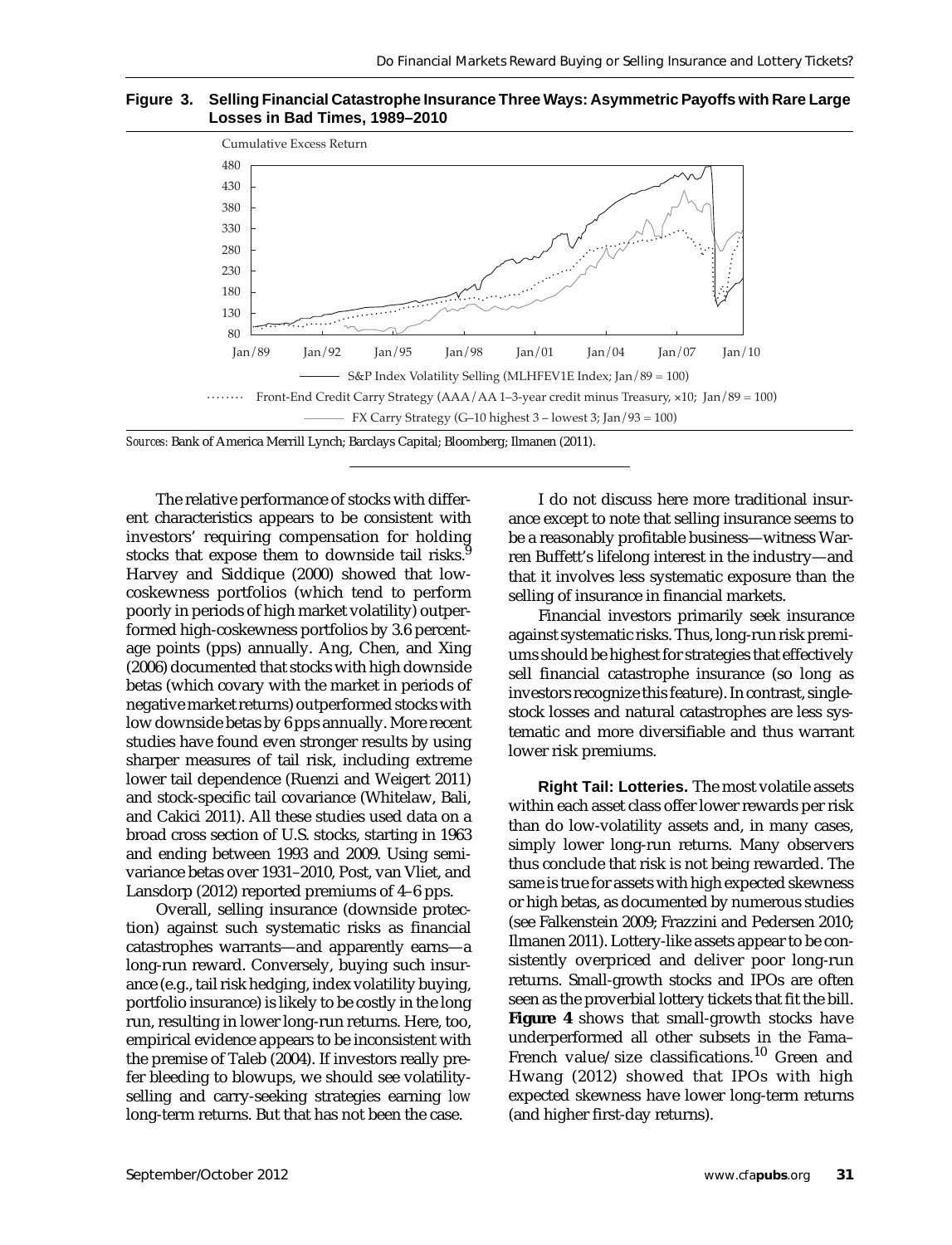





Other studies have drilled into the average returns across U.S. equities sorted into portfolios on the basis of various lottery-related characteristics. **Figure 5** shows that the quintiles of stocks with the highest recent volatility, the highest upside volatility, the largest recent daily move, and the highest expected skewness have much lower average returns over the next month than do other stocks (see Ang, Hodrick, Xing, and Zhang 2006; Frieder and Jiang 2008; Bali, Cakici, and Whitelaw 2011; Boyer, Mitton, and Vorkink 2010). Lottery preferences seem to be the best common explanation for the asymmetric patterns in Figure 5. These research findings have attracted investor attention, although practical applications tend to use longer windows for volatility estimation than the past month, which is used in the academic studies. Looking at beta rather than volatility, empirical research has shown for decades that the security market line (the linear relation between average return and beta) is too flat compared with the CAPM predictions.

Across stock options, high expected skewness predicts very large negative returns (see Boyer and Vorkink 2011; Ni 2006). **Figure 6** shows that this pattern is strongest for options with very short maturities. With respect to midmarket prices, the expected returns on buying the most skewed options are –30% to –60% a week! Although high trading costs and market frictions prevent arbitrageurs from exploiting the richness of these singlestock options and data availability constrains the sample periods to be short, option markets are arguably a natural laboratory for identifying investor preferences regarding asymmetric return distributions.<sup>11</sup>

In bond markets, Sharpe ratios are much higher at short maturities and for credit risk–bearing trades than at long maturities, whereas the most speculative ratings (CCC) offer outright poor long-run returns (see Ilmanen 2011). Here, too, accepting small risks has been well rewarded but taking further large risks has been poorly rewarded.

In the more esoteric corners of financial markets, the same pattern is repeated: The more speculative the strategy variant, the worse the reward for risk. For example, this pattern has been empirically documented for subordinated distressed bonds in bankruptcy compared with senior bonds, for low-moneyness convertible bonds compared with high-moneyness bonds, for cash-financed merger arbitrage deals compared with stockfinanced deals, and for the peak-peril reinsurance deals compared with a less volatile risk-balanced portfolio of deals.

Outside financial markets, the well-known long-shot bias in racetrack betting has been widely studied (see, e.g., Golec and Tamarkin 1998;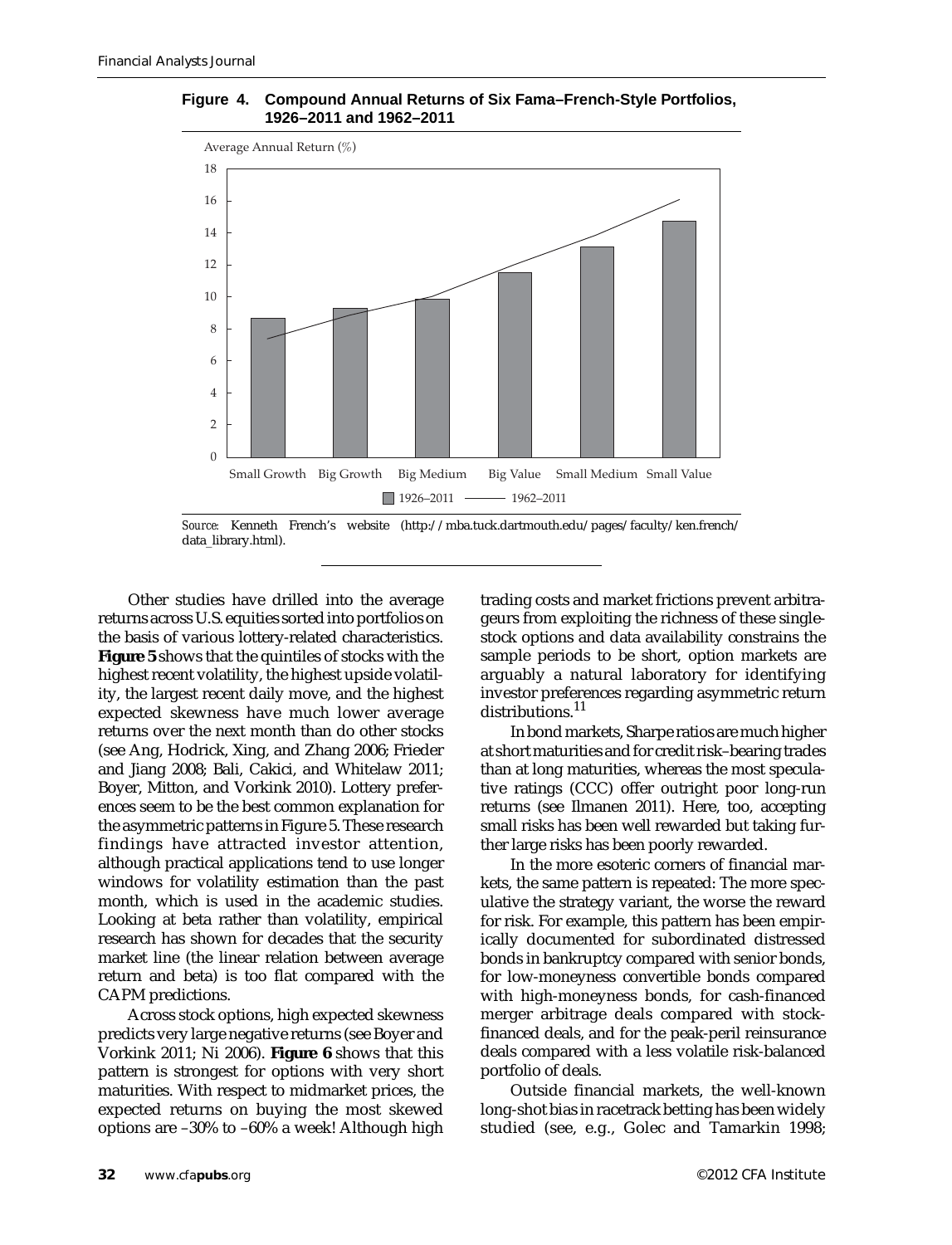



*Sources:* Ang, Hodrick, Xing, and Zhang (2006); Frieder and Jiang (2008); Bali, Cakici, and Whitelaw (2011); Boyer, Mitton, and Vorkink (2010)—all using different sample periods between 1962 and 2005.





*Source:* Boyer and Vorkink (2011).

Snowberg and Wolfers 2010), as has the popularity of casino gambling (see, e.g., Barberis 2012). Both involve positively skewed payoffs and a high probability of long-term losses. And actual lottery

tickets themselves are, of course, even more overpriced than their financial market brethren and offer a deeply negative expected return. Moreover, the demand for and overpricing of lottery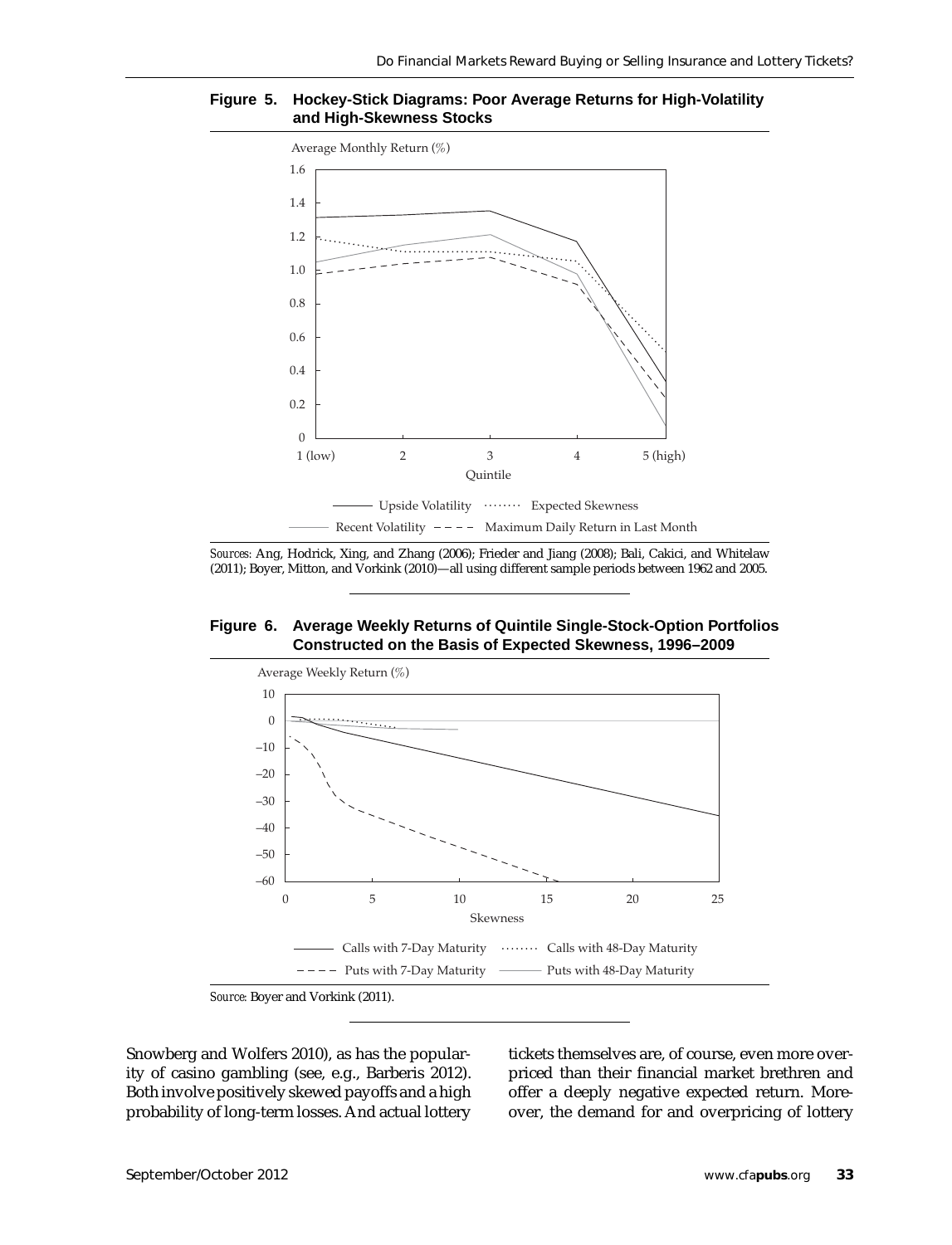tickets are exacerbated when the jackpots grow exceptionally large and the payoffs become even more positively skewed (see, e.g., Garrett and Sobel 2004; Bhattacharya and Garrett 2008). Emphasizing the consistency of the evidence, Falkenstein (2009, 2010) covered many of the examples both within and outside the financial markets.

Lottery preferences are not the only explanation for the disappointing long-run performance of the most speculative investments. Several alternative—or complementary—causes have been proposed. Frazzini and Pedersen (2010) argued that leverage-constrained investors seeking high returns may substitute riskier assets for leverage, thus making these assets structurally overpriced. They showed empirically that selling high-beta assets against buying low-beta assets in a betaneutral fashion has been a profitable strategy in a wide range of asset classes. Cowan and Wilderman (2011) noted that high-beta stocks can lose only 100% because of limited liability, whereas levered low-beta stocks can lose more. They combined the stories of asymmetric preferences and leverage, thereby linking high-beta asset richness with asymmetry on the left tail (downside protection) rather than on the right tail. Other researchers have claimed that relative status utilities (Falkenstein 2009) or active manager benchmarks (Baker, Bradley, and Wurgler 2011) make defensive deviations from the neutral stance appear as risky as aggressive deviations, thereby overturning standard risk– reward relations. Finally, Cornell (2009) proposed that overconfidence makes active investors prefer—and overpay for—volatile and positively skewed investments that offer high "bang for the buck" (apparently, the buck cannot be levered).

### **Conclusion**

As I have shown, the pervasive empirical evidence documented in various contexts appears to be consistent with a general preference for positive skewness. Buying insurance (limiting the left tail) and buying lottery tickets (enhancing the right tail) are popular activities both outside and within financial markets and thus tend to be "overpriced" compared with actuarially neutral prices. Conversely, selling insurance and selling lottery tickets may boost long-term returns.

Among recently popular strategies, these findings suggest that tail risk insurance can be a longrun money loser unless managers can pick their battles (i.e., are skilled in active timing and selection). These strategies may still serve a purpose as portfolio diversifiers because their rare gains tend to occur when they are most valuable to investors. Litterman (2011) argued that long-horizon investors should consider selling such insurance rather than buying it.<sup>12</sup> Selling lottery tickets may be harder than selling insurance. Yet, various forms of low-volatility investing should benefit from underweighting or avoiding the most speculative, lottery-like investments within each asset class.

Finally, timing matters. Low-probability events are not always overweighted, and insurance is not always overpriced. New research suggests that only salient risks are overweighted. Recency is one simple indicator: Presumably, risks are more salient and risk premiums wider soon after adverse events, followed by a gradual fading of memories. After a long lull or when awash with liquidity, investors can be complacent with respect to particular risks and thus underweight them (either undervaluing them or underestimating their likelihood). Insurance-like strategies may be easier to time than strategies with symmetric distributions. Wide spreads and scarce capital after adverse events (e.g., recessions and financial crises) have often offered good entry levels for volatility-selling or carry-seeking strategies. Valuation-oriented timing/selection strategies are likely to serve investors better than, say, a blind "always sell insurance" approach.<sup>13</sup> If tail risk insurance is bought, well-diversified and opportunistic approaches can be much cheaper than an option-based approach. These ideas warrant further research.

*I thank Andrew Ang, Nicholas Barberis, Eric Falkenstein, Knut Kjaer, and Lars Nielsen for helpful comments. The information set forth herein has been obtained or derived from sources believed by the author to be reliable. However, the author does not make any representation or warranty, express or implied, as to the information's accuracy or completeness, nor does the author recommend that the attached information serve as the basis of any investment decision. This document has been provided to you solely for information purposes and does not constitute an offer or solicitation of an offer, or any advice or recommendation, to purchase any securities or other financial instruments, and may not be construed as such.*

*This article qualifies for 0.5 CE credit.*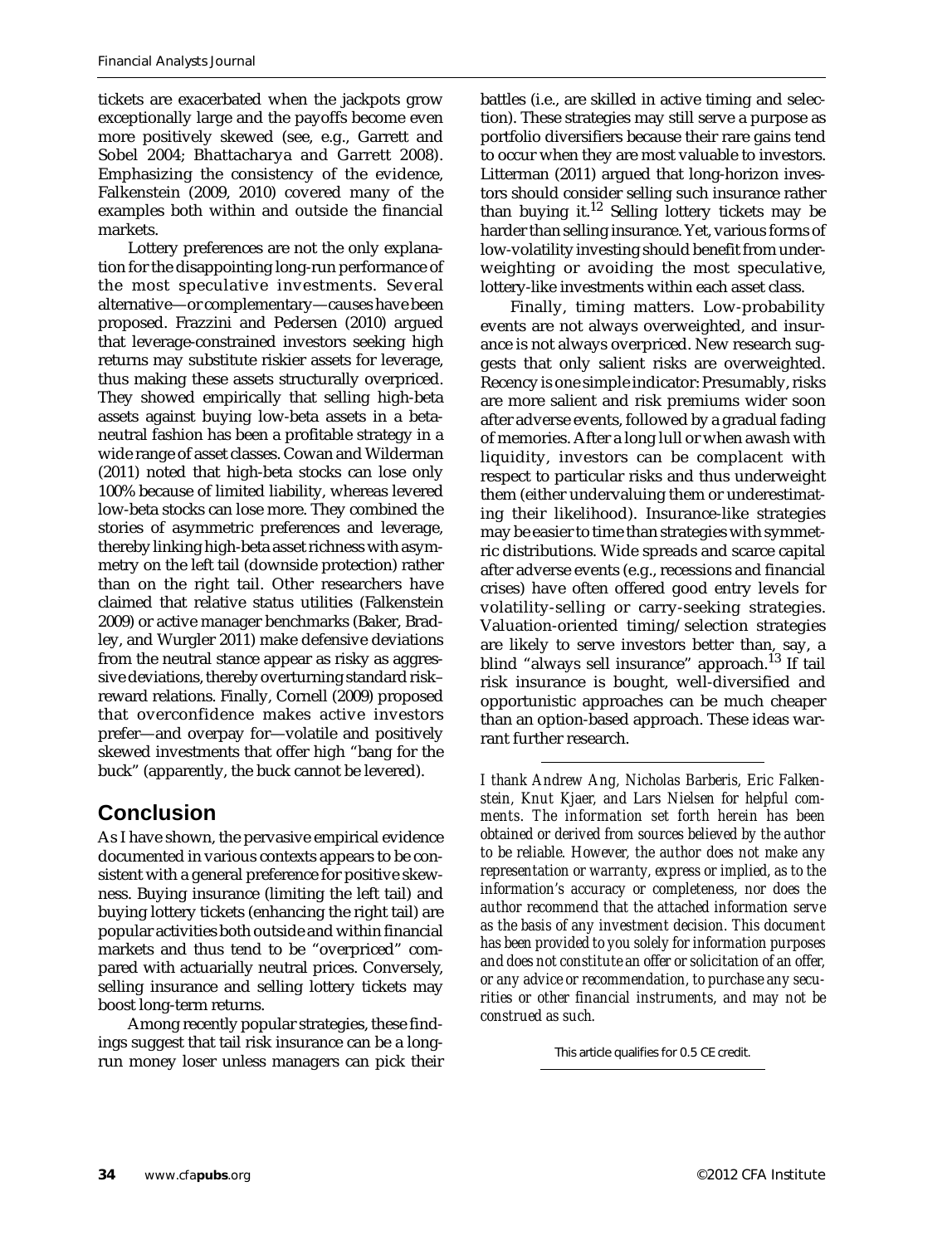#### **Notes**

- 1. Skewness, the third moment of a (return) distribution mean and variance are the first two—measures the asymmetry of the distribution.
- 2. A closely related finance question is whether buying or selling volatility boosts long-term returns. Another related question is whether investors tend to over- or underweight low-probability events. In this article, I address those questions as well, but not the more subtle question whether a given investor should buy or sell insurance and lottery tickets, the answer to which depends more on specific preferences than on market pricing.
- 3. Studies on multifactor asset pricing models have proposed premiums for volatility and skewness (as well as for jumps, kurtosis, correlations, etc.) and have empirically examined pricing across equities, options, and other asset classes. The results are mixed. Strictly speaking, *covariances* of asset returns with systematic risk factors should determine assets' required risk premiums. In practice, however, asset *characteristics* may be more important than such covariances. For example, stocks with low valuation ratios, low liquidity, low volatility, and low skewness tend to outperform their peers with corresponding high characteristics. These characteristics often have a better empirical ability to explain long-run average return differentials across stocks than the corresponding risk factor covariances.
- 4. However, Kahneman and Tversky (1979) found that *extremely* low probabilities are sometimes treated as impossibilities (rare events deemed as having essentially a zero chance). The weighting function is ambiguous near the zero probability if overweighting gives way to underweighting below some threshold.
- 5. In this article, overweighting refers to overvaluing unlikely events rather than misunderstanding their true probabilities. The brain's overweighting tendency may reflect both misestimating the probability of an event and overvaluing it (the possibility effect). Neuroscience research confirms that large payoff size attracts more attention than the (naturally) low probability of the payoff. The "reflexive brain" is much more responsive to the amount of reward at stake than to the likelihood of receiving the reward.
- 6. Portfolio insurance—selling stocks as they fall and buying them as they rise to achieve a call option–like payoff pattern without actually buying options—was a popular strategy in the mid-1980s. The strategy met its demise in the 1987 crash, when insurer selling exacerbated market moves and the strategy failed to protect a floor when the market discontinuously gapped lower on 19 October.
- 7. The extant literature—and evidence presented in this article—focuses on systematic negative skewness and idiosyncratic positive skewness. For completeness, I hope that future theoretical and empirical research will explore the pricing of systematic positive skewness and negative idiosyncratic skewness.
- 8. Note that the reward for a volatility-selling strategy is inherently skewed, which makes it hard to disentangle volatility and skewness premiums. Other distinctions that are hard to make include that between volatility and correlation premiums and that between rewards for vega and gamma exposures within volatility premiums.
- 9. This statement might seem trite were it not for other evidence against simple risk–reward relations. Since the 1960s, normal market beta risk has not been positively rewarded across stocks. And lottery studies have even suggested a negative relation between some volatility measures and subsequent average returns.
- 10. For details, see http://mba.tuck.dartmouth.edu/pages/ faculty/ken.french/Data\_Library/six\_portfolios.html.
- 11. Using *ex ante* measures of skewness is also elegant because recent realized skewness can be a misleading proxy for prospective skewness owing to the rarity of asymmetric large moves (see Zhang 2005; Boyer, Mitton, and Vorkink 2010). However, there is some evidence that even recent realized skewness is negatively related to future returns.
- 12. Even long-horizon investors may rationally want to buy tail risk insurance against the one tail risk scenario that could push the institution over the brink. For many institutions, the relevant scenario is a persistent deflationary recession. In such a "Japan" scenario, many pension funds would face a triple whammy of ills: falling asset values, rising liability values, and a troubled sponsor (needing cash). The fact that long-dated government bonds remain the most reliable safe-haven asset in this scenario goes a long way in explaining the persistent richness of U.S. Treasuries in recent years. Institutional investors believe they must hold Treasuries in this crucial tail scenario even if they expect poor performance in most other scenarios. This pattern also ties in with the theme of expensive insurance.
- 13. *Any* volatility-selling strategy implies governance challenges that require good communication and understanding ("buy-in" at the top level) *before* major risks materialize. Otherwise, a well-intentioned strategy of always selling volatility that is initiated in good times (when markets are complacent and the reward is low) may not be sustainable through a crisis (after which the reward is high).

#### **References**

Ang, Andrew, Joseph Chen, and Yuhang Xing. 2006. "Downside Risk." *Review of Financial Studies*, vol. 19, no. 4 (Winter):1191–1239.

Ang, Andrew, Robert Hodrick, Yuhang Xing, and Xiaoyan Zhang. 2006. "The Cross-Section of Volatility and Expected Returns." *Journal of Finance*, vol. 61, no. 1 (February):259–299.

Baker, Malcolm, Brendan Bradley, and Jeffrey Wurgler. 2011. "Benchmarks as Limits to Arbitrage: Understanding the Low-Volatility Anomaly." *Financial Analysts Journal*, vol. 67, no. 1 (January/February):40–54.

Bali, Turan G., Nusret Cakici, and Robert F. Whitelaw. 2011. "Maxing Out: Stocks as Lotteries and the Cross-Section of Expected Returns." *Journal of Financial Economics*, vol. 99, no. 2 (February):427–446.

Barberis, Nicholas. 2012. "A Model of Casino Gambling." *Management Science*, vol. 58, no. 1 (January):35–51.

Barberis, Nicholas, and Ming Huang. 2008. "Stocks as Lotteries: The Implications of Probability Weighting for Security Prices." *American Economic Review*, vol. 98, no. 5 (December):2066–2100.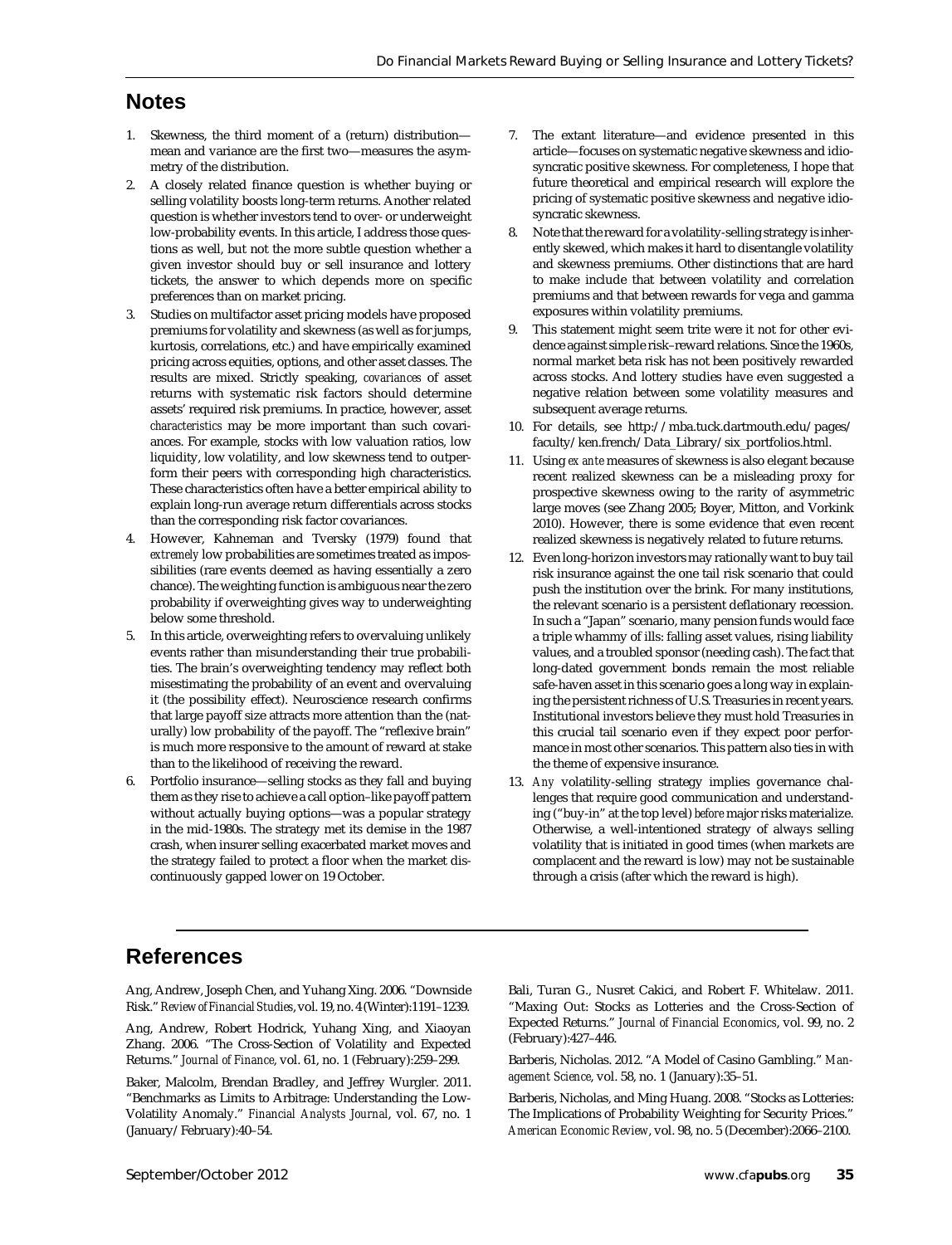Bhattacharya, Nalinaksha, and Thomas A. Garrett. 2008. "Why People Choose Negative Expected Return Assets—An Empirical Examination of a Utility Theoretic Explanation." *Applied Economics*, vol. 40, no. 1:27–34.

Bordalo, Pedro, Nicola Gennaioli, and Andrei Shleifer. 2010. "Salience Theory of Choice under Risk." Working paper, Harvard University.

Boyer, Brian H., and Keith Vorkink. 2011. "Stock Options as Lotteries." Working paper, Brigham Young University.

Boyer, Brian H., Todd Mitton, and Keith Vorkink. 2010. "Expected Idiosyncratic Skewness." *Review of Financial Studies*, vol. 23, no. 1 (January):169–202.

Buraschi, Andrea, Fabio Trojani, and Andres Vedolin. 2009. "When Uncertainty Blows in the Orchard: Comovement and Equilibrium Volatility Risk Premia." Working paper, Imperial College.

Burnside, Craig, Martin Eichenbaum, Isaac Kleshchelski, and Sergio Rebelo. 2010. "Do Peso Problems Explain the Returns to the Carry Trade?" NBER Working Paper 14054.

Cochrane, John. 1999. "New Facts in Finance." *Economic Perspectives* (Federal Reserve Bank of Chicago), vol. 23, no. 3 (August):36–58.

Cornell, Bradford. 2009. "The Pricing of Volatility and Skewness: A New Interpretation." *Journal of Investing*, vol. 18, no. 3 (Fall):27–30.

Coval, Joshua D., Jakub W. Jurek, and Erik Stafford. 2009. "Economic Catastrophe Bonds." *American Economic Review*, vol. 99, no. 3 (June):628–666.

Cowan, David, and Sam Wilderman. 2011. "Re-Thinking Risk: What the Beta Puzzle Tells Us about Investing." White paper, GMO (November).

Duarte, Jefferson, Francis A. Longstaff, and Fan Yu. 2007. "Risk and Return in Fixed Income Arbitrage: Nickels in Front of a Steamroller?" *Review of Financial Studies*, vol. 20, no. 3 (May):769–811.

Falkenstein, Eric. 2009. *Finding Alpha: The Search for Alpha When Risk and Return Break Down*. Hoboken, NJ: John Wiley & Sons.

. 2010. "Risk and Return in General: Theory and Evidence." Working paper.

Frazzini, Andrea, and Lasse H. Pedersen. 2010. "Betting against Beta." Working paper, AQR Capital Management.

Frieder, Laura, and George J. Jiang. 2008. "Separating Up from Down: New Evidence on the Idiosyncratic Volatility-Return Relation." Working paper (February).

Friedman, Milton, and Leonard J. Savage. 1948. "The Utility Analysis of Choices Involving Risk." *Journal of Political Economy*, vol. 56, no. 4 (August):279–304.

Garrett, Thomas A., and Russell S. Sobel. 2004. "State Lottery Revenue: The Importance of Game Characteristics." *Public Finance Review*, vol. 32, no. 3 (May):313–330.

Golec, Joseph, and Maurry Tamarkin. 1998. "Bettors Love Skewness, Not Risk, at the Horse Track." *Journal of Political Economy*, vol. 106, no. 1 (February):205–225.

Green, T. Clifton, and Byoung-Hyoun Hwang. 2012. "Initial Public Offerings as Lotteries: Skewness Preference and First-Day Returns." *Management Science*, vol. 58, no. 2 (February):432–444.

Harvey, Campbell R., and Akhtar Siddique. 2000. "Conditional Skewness in Asset Pricing Tests." *Journal of Finance*, vol. 55, no. 3 (June):1263–1295.

Ilmanen, Antti. 2011. *Expected Returns: An Investor's Guide to Harvesting Market Rewards*. Chichester, U.K.: John Wiley & Sons.

Jurek, Jakub W., and Erik Stafford. 2011. "The Cost of Capital for Alternative Investments." Working paper, Harvard Business School (June).

Kahneman, Daniel, and Amos Tversky. 1979. "Prospect Theory: An Analysis of Decision under Risk." *Econometrica*, vol. 47, no. 2 (March):263–291.

Kraus, Alan, and Robert H. Litzenberger. 1976. "Skewness Preference and Valuation of Risk Assets." *Journal of Finance*, vol. 31, no. 4 (September):1085–1100.

Litterman, Robert. 2011. "Who Should Hedge Tail Risk?" *Financial Analysts Journal*, vol. 67, no. 3 (May/June):6–11.

Mitton, Todd, and Keith Vorkink. 2007. "Equilibrium Underdiversification and the Preference for Skewness." *Review of Financial Studies*, vol. 20, no. 4 (July):1255–1288.

Ni, Sophie X. 2006. "Stock Option Returns: A Puzzle." Working paper, Hong Kong University of Science and Technology.

Perold, André F., and William F. Sharpe. 1988. "Dynamic Strategies for Asset Allocation." *Financial Analysts Journal*, vol. 44, no. 1 (January/February):16–27.

Post, Thierry, Pim van Vliet, and Simon Lansdorp. 2012. "Sorting Out Downside Beta." Working paper (February).

Ruenzi, Stefan, and Florian Weigert. 2011. "Extreme Dependence Structure and the Cross-Section of Expected Stock Returns." Working paper, University of Mannheim.

Snowberg, Erik, and Justin Wolfers. 2010. "Explaining the Favorite-Longshot Bias: Is It Risk-Love or Misperceptions?" Working paper (April).

Taleb, Nassim Nicholas. 2004. "Bleed or Blowup? Why Do We Prefer Asymmetric Payoffs?" *Journal of Behavioral Finance*, vol. 5, no. 1:2–7.

Trolle, Anders B., and Eduardo S. Schwartz. 2008. "Variance Risk Premia in Energy Commodities." Working paper (July).

Whitelaw, Robert F., Turan G. Bali, and Nusret Cakici. 2011. "Hybrid Tail Risk and Expected Stock Returns: When Does the Tail Wag the Dog?" NYU Working Paper FIN-11-007 (September).

Zhang, Yijie. 2005. "Individual Skewness and the Cross-Section of Average Stock Returns." Working paper, Yale University.

Copyright 2012, CFA Institute. Reproduced and republished from *Financial Analysts Journal* with permission from CFA Institute. All rights reserved.